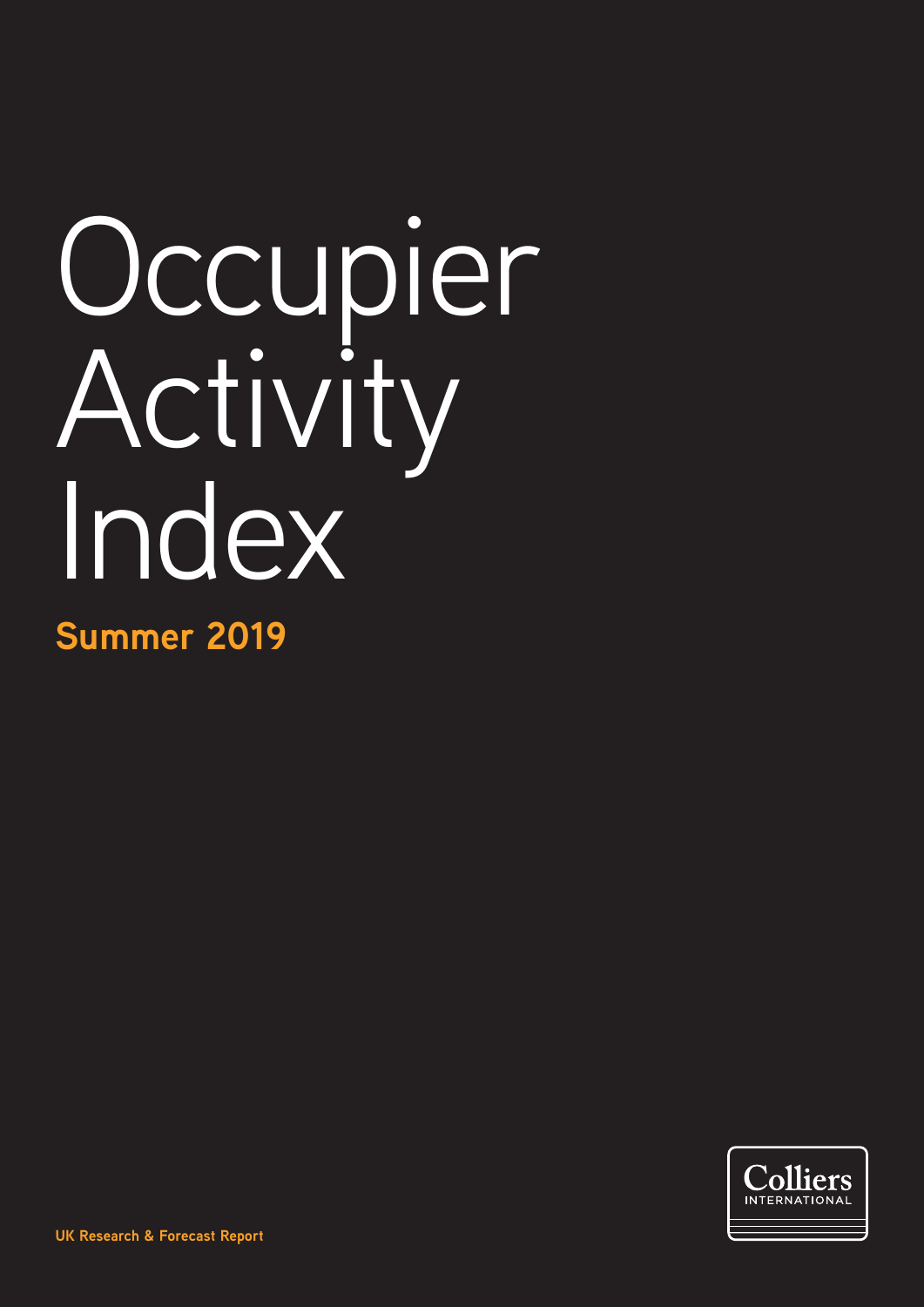

- **NICE KNOWING EU** <br> **ISPONSERVING PRESENT AND A POSTAGE ARE PECORD** In 2019 to date. The record-breaking levels seen in 2018, now seem som **in 2019 to date. The record-breaking levels seen in 2018, now seem some time ago. Take-up by non-domestic companies in London during 2018 reached 4.6 million sq ft, which was an increase of 18% year-on-year and more than 60% above the 10-year average. Statistics cannot disguise the fact that demand from European owned occupiers was soft in 2018 and has slumped further in the year-to-date, to its lowest level since 2001. Concerns about the UK's manner, timing and even probability of its departure from the EU, have led to a pronounced level of caution from potential continental occupiers.** 
	- > Transactions over 5,000 sq ft by European occupiers were 71% below the 10-year average in 2018 and the numbers have only deteriorated further in 2019. As at May 2019, letting activity by European occupiers was a stark 91% below the long term average for the first five months of the year. This suggests that larger than average commitments for space are off the menu for the time being. It is worth noting that even for smaller space, under 5,000 sq ft, activity was muted. Across all size bands there were only 15 deals recorded, totalling just 43,065 sq ft. That said, numbers were similarly depressed for the equivalent period in 2018, showing the persistent scepticism being employed by European companies.
	- > The largest commitment of the year-to-date, ironically, has been by the European Bank for Reconstruction and Development (EBRD), which although not classified as a European body, being owned jointly by 67 separate countries, operating not just in Europe but increasingly across the middle east and into Asia, still contributes to overseas take-up.
	- > EBRD has taken 365,000 sq ft at 5 Bank Street, E14, where 2,500 staff will be based, moving from Exchange Square in the City of London. 5 Bank Street will now be fully leased prior to completion, with the other 45% being occupied by French multinational investment bank, Societe Generale. The scheme, in many ways, represents the quandary that major financial operations, either active across Europe or with an established continental network, are having to face. The message remains clear that for major corporates and financial services operations, London is still front and centre, as the key European hub.
	- > While the mid-level, European owned operations appear to be adopting a wait-and-see attitude to relocations and new commitments to real estate, non-UK/European/North American operators seem remarkably unphased by the whole Brexit process. Boosted by the deal to EBRD, transaction levels by 'Other' occupiers are already above average in 2019 to date.

#### **Figure 1: Central London Offices Overseas Activity 2003 - 2019 vs 10 yr average**

**Figure 2: Central London Offices** 

**Other Overseas Activity 2009 - 2019 vs 10 yr average**



Take-up = 10 year average



Source: Colliers International

## 1.4 1.2 1.0 sq ft (millions) 0.8 ਹੁ 0.6 0.4  $0.2$ 0 2009

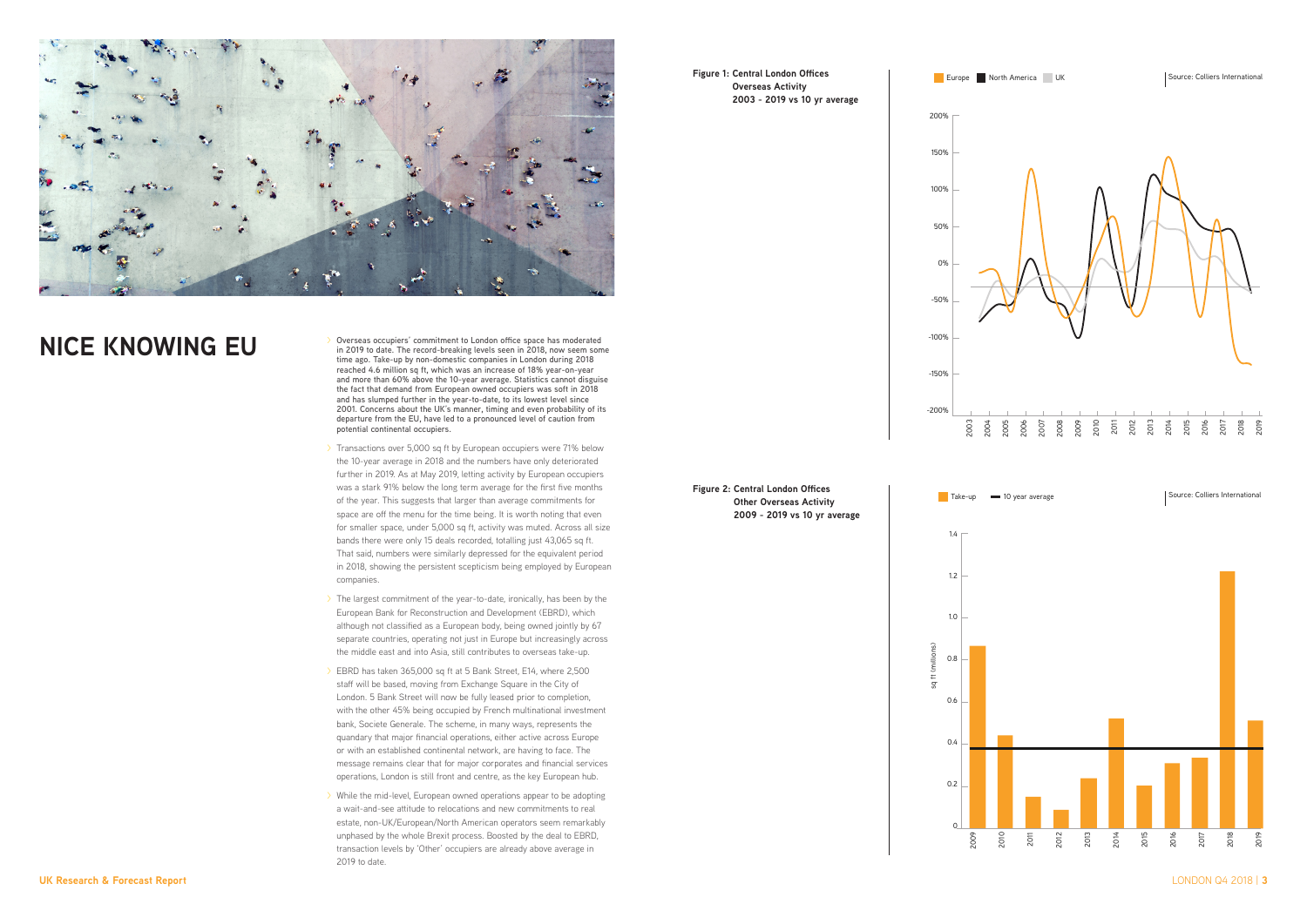- **US AND THE U.S.** Although occupier take-up from US occupiers has slowed relative to the levels seen in 2017-2018, demand is only marginally below the long-term levels seen in 2017-2018, demand is only marginally below the long-term average. Average deal size was 19,228 sq ft, compared to 15,384 sq ft for UK companies. Facebook has signed for an additional 145,000 sq ft, along with substantial deals to Cinven, Phillip Morris, Product Madness and the obligatory leasing activity from US flexible offices provider, WeWork.
	- Flexible office occupiers continue to absorb space. WeWork has signed for 227,000 sq ft in 2019 to date, with overall commitments from the sector reaching 400,000 sq ft as at May 2019. WeWork's portfolio across London, both existing and future centres, now totals 3.5 million sq ft.
	- > While 'flex' office providers remain a key source of demand, the strength of financial services take-up continues to surprise to the upside. 460,000 sq ft of overseas take-up was derived from the financial sector. At 33%, the market share for financial services is at its highest level since 2015 and is on course to reach a nine-year high, based on activity in 2019 to date. In addition, requirements by Rabobank (150,000 sq ft), Bank of Montreal (100,000 sq ft) and Julius Bar (70,000 sq ft) will swell transaction levels further in the second half of the year.

> Reductions in average deal size remain to the fore. Overall, average deals were smaller than at any time in the past decade. While the average for UK firms has risen in 2019, the number is still significantly below the 10year average (-25%). Caution remains the watchword, across all sectors and nationalities.

**CONCLUSIONS** > The impact of the political maelstrom on the London offices market, while not adversely impacting overall take-up levels, is certainly affecting the make-up of said demand.

### **Figure 3: Central London Offices Overseas Occupier Activity by Business Sector: 2019 to date**

European occupiers are clearly nervous about committing to new space until further clarity on UK EU membership timelines. UK, North American and European activity has all slipped below the ten-year average, with the latter at a record low.



In sharp contrast, 2018-2019 has seen 'Other' nations continue to absorb space faster than at any time in the past 20 years. The 1.2 million sq ft transacted in 2018 is on course to be repeated in 2019.

**Figure 4: Central London Offices Overseas Occupier Activity by** 

> Average deal sizes remain significantly below trend, reinforcing the cautious nature of both UK and non-UK occupiers



## **JUST A SMALL SLICE FOR ME**

**Figure 5: Central London Offices Average Deal Size by Origin 2010 - 2019 to date** 





> Despite the political environment and overall fall in transactional activity in 2019 to date, overseas financial services has been the most active business sector, with demand at a four year high.